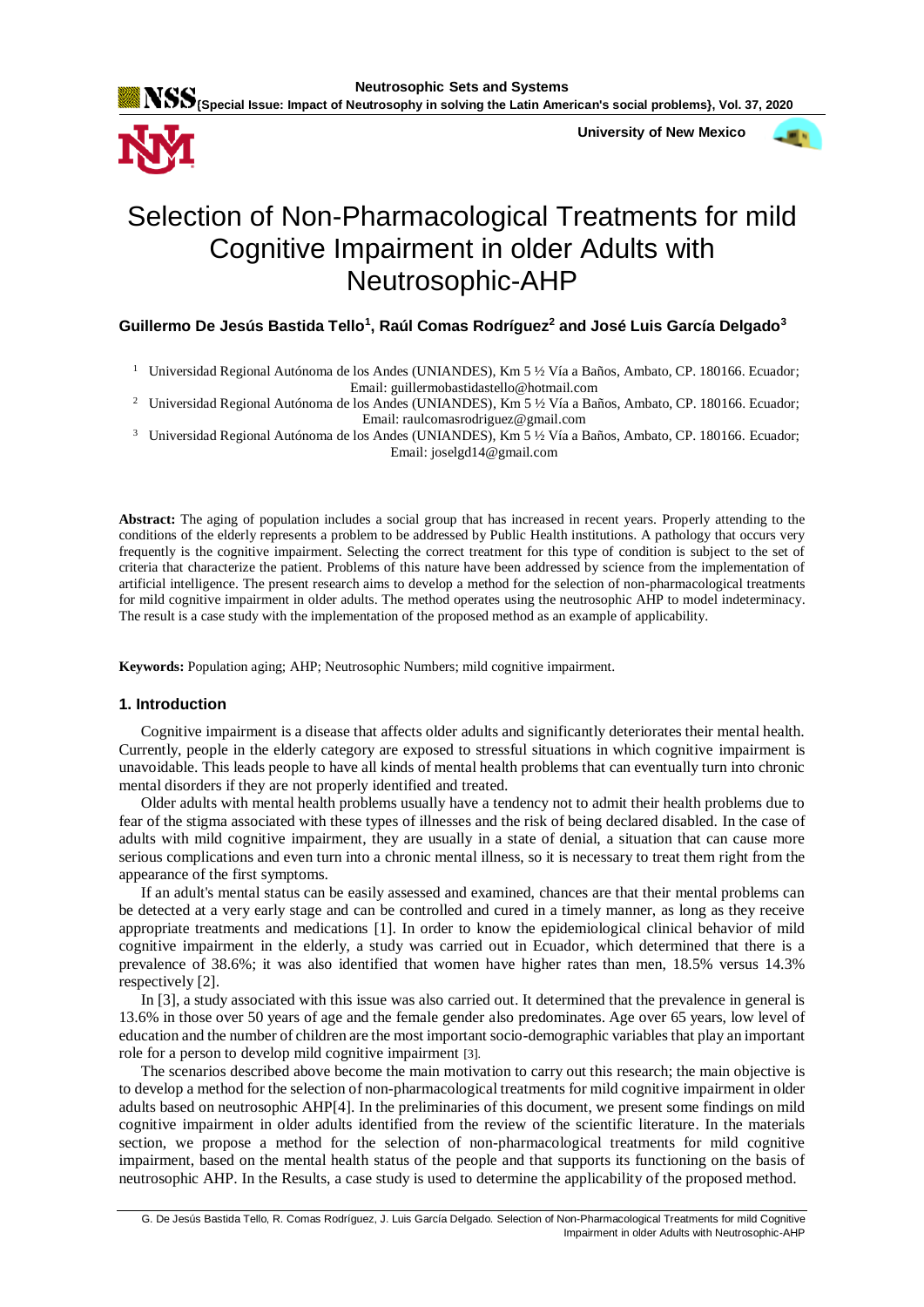#### **2. Preliminaries**

This section carries out a study of the main theories associated with the modeled problem. The current state of the elderly is characterized as the central theme of the research proposal. We also cover the main elements that describe cognitive delay in the elderly. Finally, we introduce the possible non-pharmacological therapies to be selected according to the characteristics of the patient.

## **2.1. Older adult**

According to the Inter-American Convention on the Protection of the Human Rights of Older Persons, someone is considered to be older from the age of 60 onwards, subject to the internal laws of the States, although it may not establish an age over 65 years to be legally considered an older person [\[5\]](#page-7-4). Based on this guideline, in Ecuador the Constitution of the Republic of Ecuador of 2008, in its second chapter, article 14 stipulates: The right of the population to live in a healthy and ecologically balanced environment is recognized, which guarantees sustainability and good living [\[6\]](#page-7-5).

During the Inter-American Convention on the Protection of the Human Rights of Older Persons, with a plenary session in the city of Washington, on March 21, 2019 the activity carried out by Ecuador was praised, as a country that has established norms and laws in favor of the older adults. It also recognizes that it has legislated reforms to dignify the condition of the elderly and whose greatest effect was achieved on April 29, 2019, with the entry into effect of the Organic Law of Older Adults, which seeks to eradicate abandonment or negligence suffered by this human group [\[7\]](#page-7-6).

Older adults are considered a vulnerable group at the national and international level [\[8\]](#page-7-7). The course of the years, physical and mental wear and tear and environmental, demographic, social and economic factors are some of the elements that affect the appearance of mild cognitive impairment in the elderly.

#### **2.2. Cognitive impairment**

In order to assess the health status of adults aged 60 and over, the Survey on Health, Well-being and Aging (SHWA) is carried out in coordination with the Ministry of Economic and Social Inclusion and monitored by the National Institute of Statistics and Censuses (NISC) [\[9\]](#page-7-8). With this survey, they determined the demographic characteristics, health status and state of mind of the people of 60 years and over of the Ecuadorian population, in order to implement policies, strategies and public programs that improve the social and health conditions of older adults.

An important aspect of aging is cognitive impairment, which reflects a decrease in the performance of one or more of the mental or intellectual abilities: memory, orientation, abstract thinking, language, judgment, reasoning and calculation, constructive, learning and visual spatial ability. Several studies show the weight of age, educational level, socio-economic condition, the presence of affective symptoms play a very important role in the prevalence of cognitive impairment.

While many cognitive functions remain the same as in their youth, older adults experience a decline in some cognitive spheres, such as learning new information and executing fast motor functions. In addition to the decline in cognitive function typical of aging, there are pathologies such as Alzheimer's disease that disproportionately affect older adults. They can also partially or globally alter cognitive functions, both acutely and chronically [\[10\]](#page-7-9).

The term "cognitive impairment" is a concept that, although it does not specify the intellectual function or functions affected or the underlying cause, should be considered as a situation that reveals the existence of a problem whose diagnosis must be established promptly in order to adopt the appropriate therapeutic measures.

#### **2.3. Non-pharmacological therapies**

Non-pharmacological therapies comprise a group of non-chemical interventions that stimulate the performance of cognitive processes, improve affectivity and enhance the independence of daily life. All these actions are reflected in the improvement of the patient's quality of life; some are described below [\[11\]](#page-7-10):

Music therapy: Playing a song to a patient with mild cognitive impairment or some form of dementia, especially those suffering from Alzheimer's, helps them awaken emotions and memories of the past, enhancing security and personal identity [\[12\]](#page-7-11).

Sensory stimulation: The person is exposed to a space with different stimuli either actively or passively in order to cause them a feeling of relaxation and peace. This can be achieved by giving the patient something pleasant to smell or caressing him/her among other stimulations [\[13\]](#page-7-12).

Activities of daily life: These are the basic tasks that human beings perform in their routine which generate independence; these can be basic: such as bathing, dressing, eating, or walking. The instrumental types that are

G. De Jesús Bastida Tello, R. Comas Rodríguez, J. Luis García Delgado. Selection of Non-Pharmacological Treatments for mild Cognitive Impairment in older Adults with Neutrosophic-AHP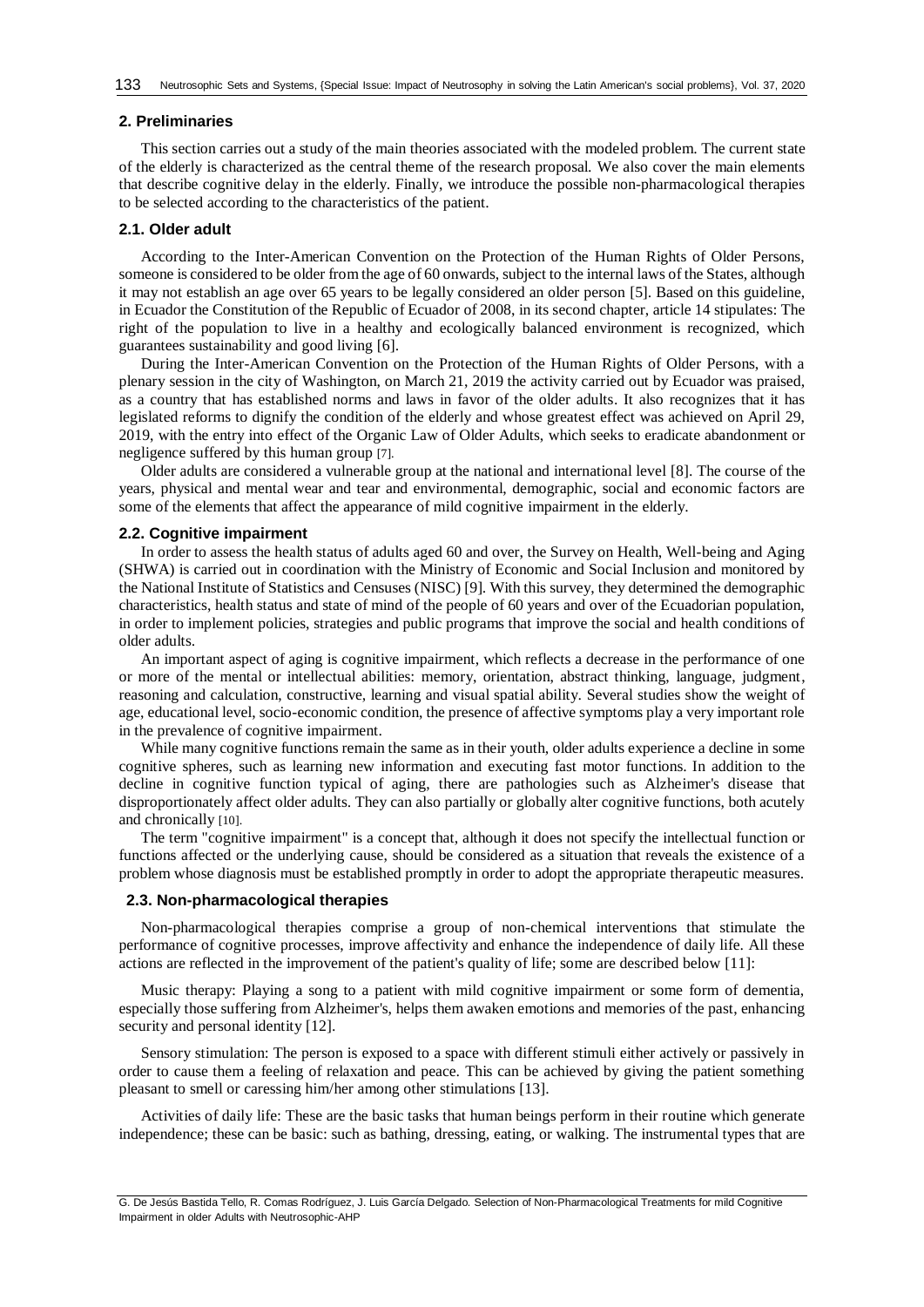related to managing money, taking care of another person, preparing food and finally the advanced types that adhere to the social, work and lifestyle of the person.

Cognitive Stimulation: The person is asked to name an object in their own words when visualizing a mimic, a gesture or by simple touch; another example would be assigning them papers as coupons with a monetary value "x" and proceeding to play the buyer and seller business, this activity allows the patient to identify and understand the value of each number [\[14\]](#page-7-13).

## **3. Materials and Methods**

This section describes the structure and operation of the proposed method. It operates through neutrosophic AHP. The method starts with the identification of the objective to be achieved, see [\[15,](#page-7-14) [16\]](#page-7-15). Then the evaluation criteria are selected on the objective. These criteria can be decomposed into sub-evaluation criteria and so on. Finally, the alternatives to be evaluated are determined. This is represented in a tree as shown in Figure 1, where the first node in the upper level represents the evaluation objective, in a lower level are placed the criteria, even lower are the sub criteria and so on. While the lowest level represents the alternatives.



**Figure 1.** Tree that is the starting point to apply the AHP technique. (Source: [\[15\]](#page-7-14))

The AHP technique is based on a scale for measuring the relative importance of the elements of the same level within the tree in Figure 1. In this article it is calculated by applying a scale equivalent to a *Triangular Single Value Neutrosophic Number* (TSVNN), as shown in Table 1 [\[17\]](#page-8-0).

| <b>Saaty scale</b> | <b>Definition</b>                                | <b>Triangular Neutrosophic Scale</b>                    |
|--------------------|--------------------------------------------------|---------------------------------------------------------|
|                    | Equally influential                              | $\tilde{1} = \langle (1,1,1); 0,5; 0,5; 050 \rangle$    |
|                    | Slightly influential                             | $\tilde{3} = \langle (2,3,4); 0,3; 0,75; 0,70 \rangle$  |
|                    | Strongly influential                             | $\tilde{5} = \langle (4,5,6); 0,80; 0,15; 0,20 \rangle$ |
|                    | Very strongly influential                        | $\tilde{7} = \langle (6.7.8); 0.9; 0.10; 0.10 \rangle$  |
| 9                  | Absolutely influential                           | $\tilde{9} = \langle (9,9,9); 1,0; 0,0; 0,0 \rangle$    |
| 2, 4, 6, 8         | Sporadic values between two scales close to each | $\tilde{2} = \langle (1,2,3); 0,40; 0,65; 0,60 \rangle$ |
|                    | other                                            | $\tilde{4} = \langle (3,4,5); 0,60; 0,35; 0,40 \rangle$ |
|                    |                                                  | $\tilde{6} = \langle (5.6.7); 0.70; 0.25; 0.30 \rangle$ |
|                    |                                                  | $\tilde{8} = \langle (7,8,9); 0,85; 0,10; 0,15 \rangle$ |

**Table 1.** Saaty Scale taken to a TSVNN Scale (Source: [\[16\]](#page-7-15))

**Definition 1.** Let X be a universe of discourse. A *Neutrosophic Set* (NS) is characterized by three membership functions,  $u_A(x), r_A(x), v_A(x) : X \rightarrow ]-0, 1^+[$ , which satisfy the condition  $-0 \le \inf u_A(x) +$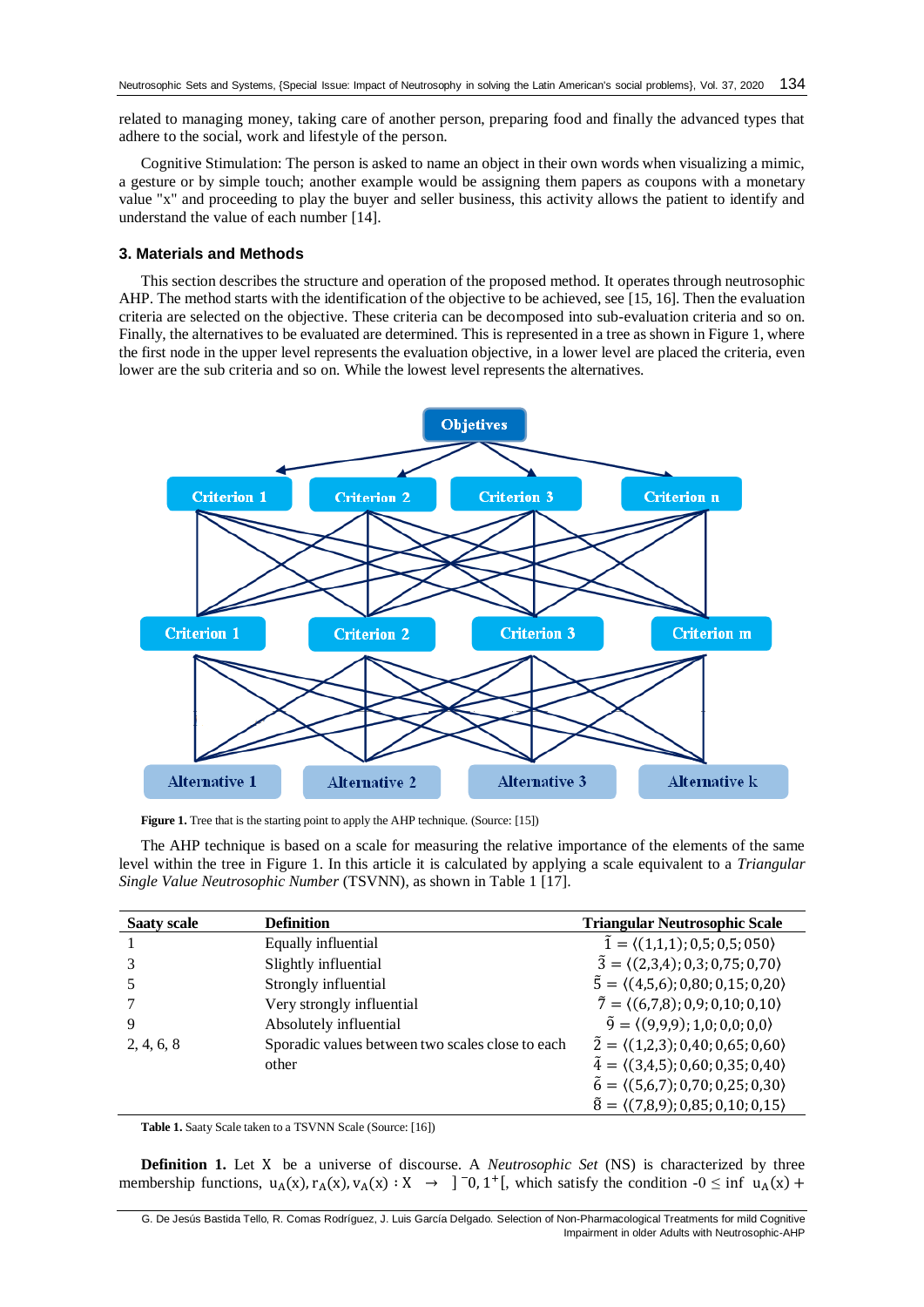inf  $r_A(x)$  + inf  $v_A(x) \le \sup u_A(x)$  + sup  $r_A(x)$  + sup  $v_A(x) \le 3$ + for all  $x \in X$ .  $u_A(x)$ ,  $r_A(x)$  and  $v_A(x)$ denote the membership functions to true, indeterminate and false of x in A, respectively, and their images are standard or non-standard subsets of  $\int$  -0, 1<sup>+</sup> [ (see [\[18,](#page-8-1) [19\]](#page-8-2)).

**Definition 2.** Let X be a universe of discourse. A *Single Value Neutrosophic Set*  (SVNS) A over X is an object of the form: $A = \{(x, u_A(x), r_A(x), v_A(x))\colon x \in X\}$ (1)

Where  $u_A, r_A, v_A : X \to [0,1]$ , satisfy the condition  $0 \le u_A(x) + r_A(x) + v_A(x) \le 3$  for all  $x \in X$ .  $u_A(x), r_A(x)$  and  $v_A(x)$  denote the membership functions of true, indeterminate and false of x in A, respectively. For convenience, a *Single Value Neutrosophic Number* (SVNN) will be expressed as A = (a, b, c), where a, b,  $c \in [0,1]$  and satisfies  $0 \le a + b + c \le 3$  (see [\[18\]](#page-8-1),[\[9\]](#page-7-8)).

**Definition 3**. A *Triangular Single Value Neutrosophic Number* (TSVNN), which is denoted by: ã =  $((a_1, a_2, a_3); \alpha_{\tilde{a}}, \beta_{\tilde{a}}, \gamma_{\tilde{a}})$ , is a CN over ℝ, whose truth membership functions, indeterminacy, and falsehood are defined below (see [\[18\]](#page-8-1),[\[20\]](#page-8-3)):

$$
T_{\tilde{a}}(x) = \begin{cases} \alpha_{\tilde{a}(\frac{x-a_1}{a_2-a_1}),} & a_1 \le x \le a_2\\ \alpha_{\tilde{a},\zeta(\frac{a_3-x}{a_3-a_2}),} & x = a_2\\ 0, & \text{otherwise} \end{cases}
$$
(2)

$$
I_{\tilde{a}}(x)
$$

$$
= \begin{cases} \n\frac{(a_2 - x + \beta_3(x - a_1))}{a_2 - a_1}, & a_1 \le x \le a_2 \\
\beta_3, & \frac{(x - a_2 + \beta_3(a_3 - x))}{a_3 - a_2}, & a_2 < x \le a_3\n\end{cases}
$$
\n(3)

$$
F_{\tilde{a}}(x) = \begin{cases} \n\frac{(a_2 - x + \gamma_{\tilde{a}}(x - a_1))}{a_2 - a_1}, & a_1 \le x \le a_2 \\
\gamma_{\tilde{a}} & \frac{(x - a_2 + \gamma_{\tilde{a}}(a_3 - x))}{a_3 - a_2}, & a_2 < x \le a_3\n\end{cases}
$$
\n
$$
(4)
$$

Where  $\alpha_{\tilde{a}}$ ,  $\beta_{\tilde{a}}$ ,  $\gamma_{\tilde{a}} \in [0,1]$ ,  $a_1$ ,  $a_2$ ,  $a_3 \in \mathbb{R}$  and  $a_1 \leq a_2 \leq a_3$ .

Starting from the reference in Table 1, it is possible to compare the relative importance between two variables. The definition contains the linguistic meaning of how important one variable is over another. The neutrosophic scale gives an equivalent value in the form of TSVNN. This is located in an array.

The following are other concepts needed to apply the Neutrosophic AHP method: A neutrosophic pair-wise comparison matrix is defined in equation 5.

$$
\tilde{A} = \begin{array}{c} \tilde{1} & \tilde{a}_{12} & \cdots & \tilde{a}_{1n} \\ \vdots & \vdots & \ddots & \vdots \\ \tilde{a}_{n1} & \tilde{1}_{n2} & \cdots & \tilde{1} \end{array} \tag{5}
$$

Such that  $\tilde{A}$  satisfies the condition  $\tilde{a}_{ji} = \tilde{a}_{ij} \tilde{a}_{ij}^{-1}$ , according to the inversion operator that appears in Definition 3.

Additionally, two indexes are defined to convert a TSVNN into a real numeric value. These indexes are the Score in Equation 6 and Precision in Equation 7:

$$
S(\tilde{a}) = \frac{1}{8} [a_1 + a_2 + a_3] (2 + \alpha_{\tilde{a}} - \beta_{\tilde{a}} - \gamma_{\tilde{a}})
$$
(6)

$$
A(\tilde{a}) = \frac{1}{8} [a_1 + a_2 + a_3] (2 + \alpha_{\tilde{a}} - \beta_{\tilde{a}} + \gamma_{\tilde{a}})
$$
(7)

G. De Jesús Bastida Tello, R. Comas Rodríguez, J. Luis García Delgado. Selection of Non-Pharmacological Treatments for mild Cognitive Impairment in older Adults with Neutrosophic-AHP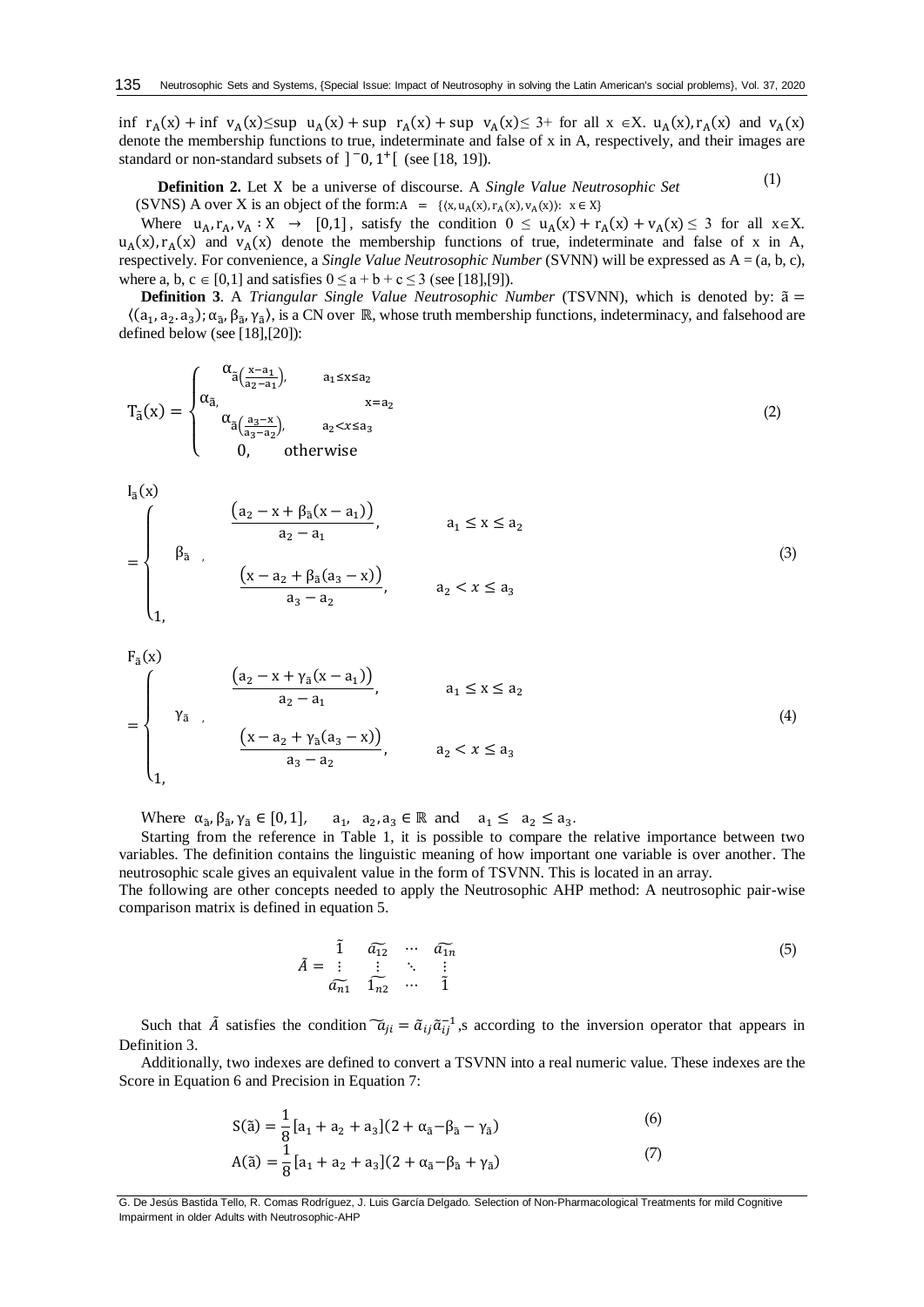## **3.1 Proposal of a method for selecting non-pharmacological treatments for mild cognitive impairment in older adults**

The proposed method is designed to support the management flow of selecting non-pharmacological treatments for mild cognitive impairment in older adults. Its inference process is based on the Neutrosophic AHP. Figure 2 shows a diagram illustrating the work flow of the proposed method.



**Figure 2:** Workflow of the proposed method.

Below is a description of the activities of the Neutrosophic AHP:

Select a group of experts who are capable of conducting the analysis.

The experts must design an AHP tree, like the one shown in Figure 1. This implies that the criteria, subcriteria and alternatives to carry out the evaluation must be specified.

Create the matrices for each level of the AHP tree for the criteria, sub criteria and alternatives, according to the evaluations of the experts expressed in the form of TSVNN scales, as specified in Equation 5.

These matrices are formed by comparing the importance of each pair of criteria, sub-criteria and alternatives, according to the scales that appear in Table 1.

Verify the consistency of the evaluations for each matrix. For this, it is enough to convert  $\tilde{A}$  into a numerical matrix  $M = (a_{ij})_{n \times n}$ , such that  $a_{ij} = A(\tilde{a}_{ij})$  or  $a_{ij} = S(\tilde{a}_{ij})$ , defined in one of Equations 6 and 7, and then apply the methods used in the original AHP. Which consists of:

Calculate the *Consistency Index* (CI) that depends on  $\lambda_{max}$ , the maximum eigenvalue of the matrix M, defined by:

$$
CI = \frac{\lambda_{max} - n}{n - 1} \tag{8}
$$

Where n is the order of the matrix.

Calculate the *Consistency Ratio* (CR) with the equation CR = CI/IR, where IR is taken from Table 2.

| (Urder (n       | <b>.</b><br>– | -<br>- | ╰                                       |      |   |             |            |      |      | τc  |
|-----------------|---------------|--------|-----------------------------------------|------|---|-------------|------------|------|------|-----|
| <b>TT</b><br>** |               |        | $-$<br>$\overline{\phantom{a}}$<br>◡៸◡∠ | 0,89 | . | הור<br>ت∠بد | つら<br>1,UJ | 1.40 | 1,40 | . . |

**Table 2.** IR associated with the order of the matrix

Table 2 shows a set of values that are used as part of the CR calculation, which were obtained experimentally for matrices of order n in the form shown in Equation 5 and are part of the original AHP technique. This guarantees that the consistency between the comparisons given by the expert, if not complete, is at least acceptable, as explained below.

G. De Jesús Bastida Tello, R. Comas Rodríguez, J. Luis García Delgado. Selection of Non-Pharmacological Treatments for mild Cognitive Impairment in older Adults with Neutrosophic-AHP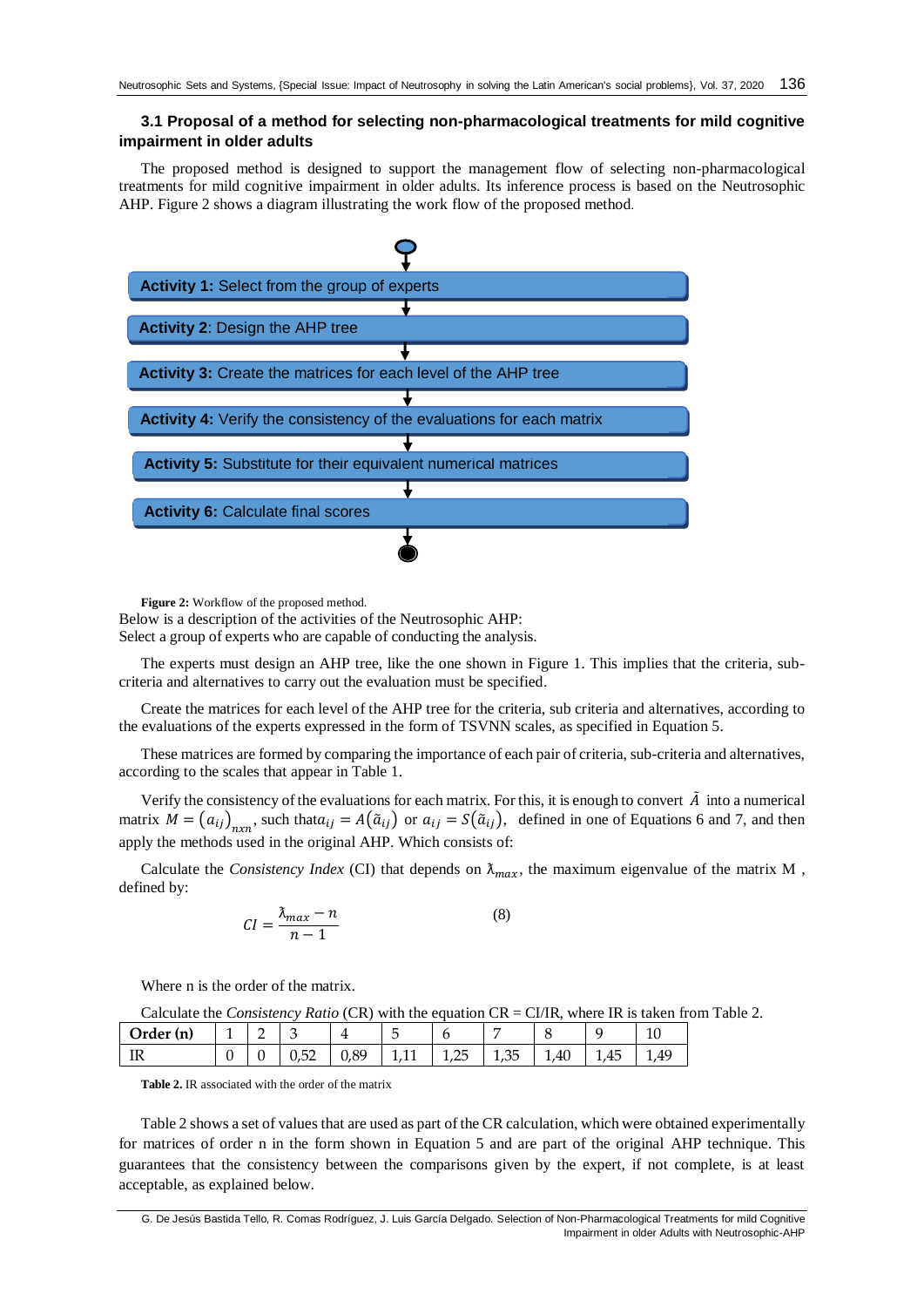- If  $CR \leq 10$  % it is considered that the consistency of the evaluation by the experts is sufficient and the AHP method can be applied. If not, it is recommended that the experts reconsider their evaluations.
- 2. From here on, the matrices  $\widetilde{A}$  are replaced by their equivalent numerical matrices M, calculated in the previous step. Then proceed as follows:
	- Normalize the entries by column, dividing the elements in the column by the total sum.
- 3. Calculate the total of the averages by rows, each of these vectors is known as a priority vector.

The final scores are calculated starting from the highest level (Objective), to the lowest level (Alternatives), where the weights obtained for the priority vector corresponding to the immediately higher level are taken into account. This calculation is performed by multiplying each row of the matrix of priority vectors of the lower level by the weight obtained by each of these with respect to those of the upper level, then it is added per row and this is the final weight of the element of this matrix.

In the context of this research, an algorithm for decision making based on Neutrosophic AHP[\[4,](#page-7-3) [21,](#page-8-4) [22\]](#page-8-5) and Fuzzy Cognitive Maps is proposed. Fuzzy Cognitive Maps (FCM) extend Cognitive Maps to the fuzzy domain in the interval [-1, 1] to indicate the strength of causal relationships. A FCM consists of three types of causal relationships between vertices: negative, positive, or unrelated [\[23,](#page-8-6) [24\]](#page-8-7). The adjacency matrix representing a FCM allows causal inferences to be made[\[25\]](#page-8-8).

The implemented resolution algorithm has the following steps:

- a. Selection of relevant indicators.
- b. Once the relevant indicators have been selected, the causality between them is modeled with the help of a FCM.
- c. Static analysis. The following measures are calculated for the absolute values of the adjacency matrix:

*Outdegree*, denoted by  $od(v_i)$ , which is the sum for each row of the absolute values of a variable in the fuzzy adjacency matrix. It is a measure of the accumulated strength of the existing connections in the variable.

*Indegree,* denoted by  $id(v_i)$ , which is the sum for each column of the absolute values of a variable in the fuzzy adjacency matrix. Measures the cumulative input force of the variable.

The *centrality*, or *total degree*, of the variable is the sum of  $od(v_i)$ , with  $id(v_j)$ , as indicated below:

$$
td(v_i) = od(v_i), + id(v_j)
$$
\n(9)

Finally the variables are classified according to the following criteria, see [14]:

- Transmitting variables are those with  $od(v_i) > 0$  and  $id(v_j) > 0$
- The receiving variables are those with  $od(v_i) > 0$  and  $id(v_j) > 0$
- Ordinary variables satisfy both  $od(v_i) \neq 0$  and  $id(v_j) \neq 0$

d.The study variables are evaluated on a scale from 1(Bad) to 10 (Excellent), where 5 is Regular. For this stage, the weights of each variable obtained from the Neutrosophic AHP are used and the weighted arithmetic mean of the evaluations is found with the weights obtained.

## **4. Results**

This section describes the result of the implementation of the method of selection of non-pharmacological treatment for mild cognitive delay in older adults. The proposal has been fed by risk factors within the House of "Sagrado Corazón de la Ciudad de Ambato" in Ecuador.

The results of the study are shown below. All calculations are carried out with the help of Octave 4.2.1, which is a free software that emulates MATLAB, therefore it contains packages with numerical mathematical methods and operations with matrices.

The concepts that will be taken into account to issue the diagnosis are based on the research carried out in [\[26\]](#page-8-9) which are listed below:

- 1. Music therapy,
- 2. Sensory stimulation,
- 3. Activities of daily life,
- 4. Cognitive Stimulation.

There were five experts, from which the median of their qualifications was taken and the following adjacency matrix was obtained, representing the FCM:

G. De Jesús Bastida Tello, R. Comas Rodríguez, J. Luis García Delgado. Selection of Non-Pharmacological Treatments for mild Cognitive Impairment in older Adults with Neutrosophic-AHP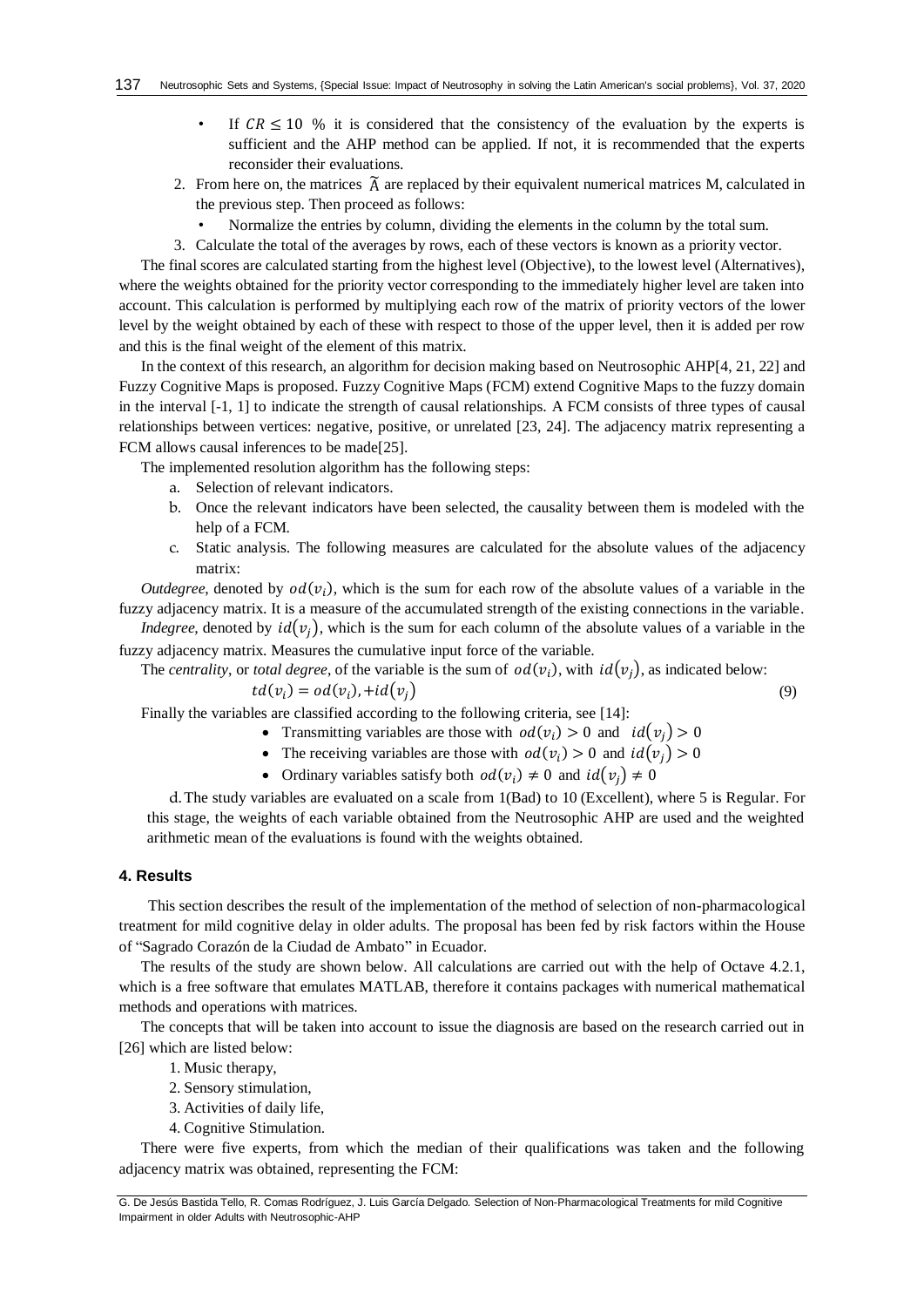| Concept |      |      |     |      |
|---------|------|------|-----|------|
|         |      | 0,75 | 0,5 | 0,25 |
|         | 0,75 |      | 0,6 | 0,5  |
| 2       | 0,5  | 0,5  |     |      |
|         | 0,25 |      |     |      |

**Table 3.** Adjacency matrix representing the FCM. Each concept is denoted by the number in which it appears before (Source: The authors).

Note that Table 3 means the causality of the i-th concept by rows over the j-th concept by column. For example, 0.25 is the element that appears in the fourth row, first column of the table, this is interpreted as that both concepts are directly proportional, because 0.2> 0, however it is closer to 0 than 1. Therefore, the relationship tends to be more independent than dependent on each other.

Table 4 contains the calculations of the indexes  $od(v_i)$ ,  $id(v_j)$  and  $td(v_i)$ , plus the classification of each variable.

| Variable       | <i><b>Outdegree</b></i> | <i>Indegree</i> | <b>Total degree</b> | <b>Classification</b> |
|----------------|-------------------------|-----------------|---------------------|-----------------------|
| V1             |                         | 1.5             |                     | Ordinary              |
| $\mathbf{v}_2$ | l.85                    | .,25            |                     | Transmitter           |
| V3             |                         |                 |                     | Ordinary              |
| V <sub>4</sub> | 0.25                    | 0.75            |                     | Ordinary              |

**Table 4.** *Outdegree*, *indegree*, *total degree* and classification of each variable (Source: The authors).

Table 4 shows the *Outdegree, Indegree* and *Total Degree* measures of the values in Table 3, see Equation 9. This allows each variable to be evaluated in terms of its type[\[27\]](#page-8-10).

Table 5 summarizes the expert evaluations of the weight of each of the variables that influence the selection of non-pharmacological treatments. The neutrosophic measurement scale in Table 1 is used.

| <b>Variable</b> | $ V_1 $     | $\mathbf{v}_2$ | V3          | V4          |
|-----------------|-------------|----------------|-------------|-------------|
| V <sub>1</sub>  |             | $\tilde{5}$    | $\tilde{3}$ | $\tilde{3}$ |
| V <sub>2</sub>  | $\tilde{z}$ |                | $\tilde{3}$ | $\tilde{3}$ |
| V <sub>3</sub>  | $\tilde{5}$ | ĩ              | ã           | $\tilde{2}$ |
| V4              |             |                |             |             |

**Table 5:** Pair-wise comparison matrix of variables or criteria.

Table 5 describes the relative importance of each variable with respect to the others, according to the values in Table 1.

Subsequently, the elements of Table 5 are converted into numerical values by applying the formula of Equation 7. From the numerical matrix obtained, we have  $\lambda_{max} = 6.0542$ ; CI = 0,008654 and CR = 0,005689;  $CRX100 = 0.5689\%$  <10%, therefore there is no considerable inconsistency in the evaluations. Once the numerical matrix corresponding to the neutrosophic matrix given in Table 5 was obtained with the help of Equation 7, it is normalized by columns and the arithmetic mean per row is found, giving rise to the weights of each variable, as shown in Table 6.

Table 6 specifies the result of the calculation of the priority vector, these are the weights of each variable in importance.

| <b>Variable</b> | <b>Priority vector</b> |
|-----------------|------------------------|
| V1              | 0,375                  |
| V2              | 0,462                  |
| V3              | 0,250                  |
| V4              | 0.062                  |

**Table 6.** Priority vector for each variable.

Table 7 contains the median of the experts' evaluations for each variable on a scale of 1-10, where 1 means "Bad", 10 "Excellent" and 5 "Regular".

G. De Jesús Bastida Tello, R. Comas Rodríguez, J. Luis García Delgado. Selection of Non-Pharmacological Treatments for mild Cognitive Impairment in older Adults with Neutrosophic-AHP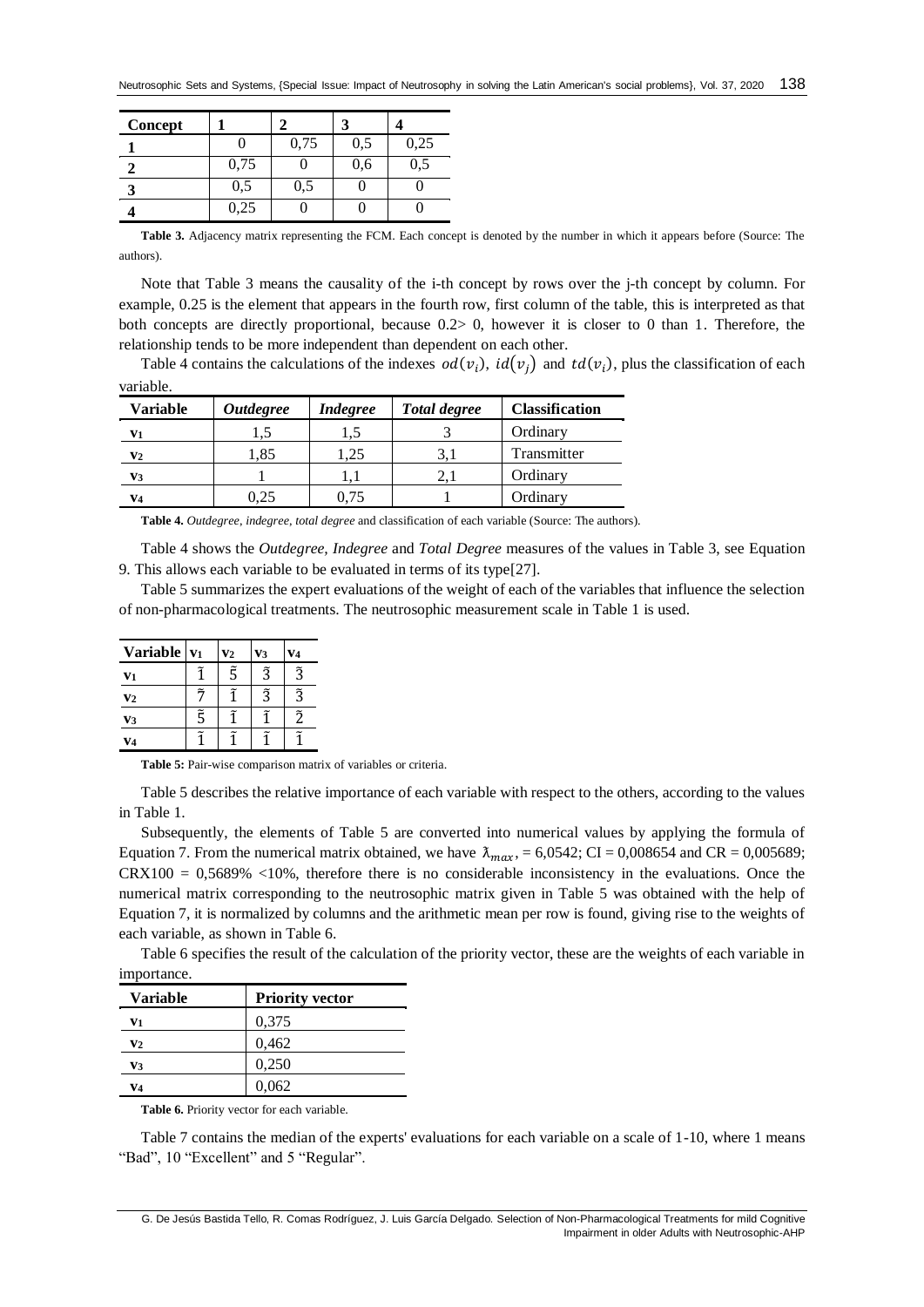| Variable                 |  |  |  |
|--------------------------|--|--|--|
| Value on a scale of 1-10 |  |  |  |

**Table 7.** Evaluation of the situation regarding the variables.

The total evaluation is carried out as the weighted arithmetic mean of the values in Table 7, with the weights in Table 6, which yields a value of 5.2507 on a scale of 1 to 10. The media values for "Music Therapy" is 3.75, for "Sensory Stimulation" it is 4.625, for "Activities of daily life" it is 2.501 and for "Cognitive Stimulation" it is 0.625, from which "Sensory stimulation" is recommended as the best treatment.

## **Conclusions**

This investigation developed a method for selecting non-pharmacological treatment for mild cognitive impairment in older adults. The Neutrosophic AHP and Fuzzy Cognitive Maps methods were applied to select the treatment. A case study was implemented based on risk factors within the House of "Sagrado Corazón de la Ciudad de Ambato" in Ecuador. Based on the case study, it was possible to recommend non-pharmacological treatment, demonstrating the applicability of the method. It is also expected that this research can help mental health specialists to examine and diagnose in a more efficient way those older adults affected by mild cognitive impairment.

#### **References**

- <span id="page-7-0"></span>1. H. M. Jani, "Benefiting from online mental status examination system and mental health diagnostic system." pp. 66-70.
- <span id="page-7-1"></span>2. E. Correa Díaz, "El Perfil Epidemiológico Y Clínico De La Esclerosis Múltiple En El Ecuador," *Revista Ecuatoriana de Neurología,* vol. 28, no. 2, pp. 59-70, 2019.
- <span id="page-7-2"></span>3. A. Bozanic, P. Toro, and F. Formiga, "Proyecto DIABDEM: estudio piloto de la prevalencia de deterioro cognitivo en diabetes mellitus en 2 países hispánicos," *Revista Española de Geriatría y Gerontología,* vol. 54, no. 6, pp. 339-345, 2019.
- <span id="page-7-3"></span>4. R. G. Ortega, M. L. Vazquez, J. A. Sganderla Figueiredo, and A. Guijarro-Rodriguez, "Sinos river basin social-environmental prospective assessment of water quality management using fuzzy cognitive maps and neutrosophic AHP-TOPSIS," *Neutrosophic Sets and Systems,* vol. 23, no. 1, pp. 13, 2018.
- <span id="page-7-4"></span>5. A. G. OEA, "Convención Interamericana sobre la protección de los derechos humanos de las personas mayores," *Cuaderno Jurídico y Político*, 2015.
- <span id="page-7-5"></span>6. A. C. Del Ecuador, "Constitución de la República del Ecuador," *Quito: Tribunal Constitucional del Ecuador. Registro oficial Nro,* vol. 449, 2008.
- <span id="page-7-6"></span>7. A. G. OEA, "Organización de los Estados Americanos," 2019.
- <span id="page-7-7"></span>8. C. Fornés, and A. del Pilar, "*i*, Quién cuida a los familiares que cuidan adultos mayores dependientes?," 2014.
- <span id="page-7-8"></span>9. F. Smarandache, J. E. Ricardo, E. G. Caballero, M. Y. L. Vasquez, and N. B. Hernández, "Delphi method for evaluating scientific research proposals in a neutrosophic environment," *Neutrosophic Sets and Systems*, pp. 204, 2020.
- <span id="page-7-9"></span>10. L. Varela, H. Chávez, M. Gálvez, and F. Méndez, "Características del deterioro cognitivo en el adulto mayor hospitalizado a nivel nacional," *Revista de la sociedad peruana de medicina interna,* vol. 17, no. 2, pp. 37- 42, 2004.
- <span id="page-7-10"></span>11. R. Matilla-Mora, R. M. Martínez-Piédrola, and J. F. Huete, "Eficacia de la terapia ocupacional y otras terapias no farmacológicas en el deterioro cognitivo y la enfermedad de Alzheimer," *Revista española de geriatría y gerontología,* vol. 51, no. 6, pp. 349-356, 2016.
- <span id="page-7-11"></span>12. M. G. Gallego, and J. G. García, "Musicoterapia en la enfermedad de Alzheimer: efectos cognitivos, psicológicos y conductuales," *Neurología,* vol. 32, no. 5, pp. 300-308, 2017.
- <span id="page-7-12"></span>13. T. B. Jané, "La estimulación sensorial como elemento fundamental de inclusión," *Acciónmotriz*, no. 23, pp. 50-53, 2019.
- <span id="page-7-13"></span>14. D. C. Cárdenas-Poveda, A. F. R. González, S. T. C. Suarez, and N. N. C. Ibáñez, "Estrategias de estimulación cognitiva para la mejora de la atención en adultos con diagnóstico de discapacidad intelectual," *Psicoespacios,* vol. 11, no. 19, pp. 3-23, 2017.
- <span id="page-7-14"></span>15. M. Abdel-Basset, M. Mohamed, Y. Zhou, and I. Hezam, "Multi-criteria group decision making based on neutrosophic analytic hierarchy process," *Journal of Intelligent & Fuzzy Systems,* vol. 33, no. 6, pp. 4055- 4066, 2017.
- <span id="page-7-15"></span>16. T. L. Saaty, "How to make a decision: the analytic hierarchy process," *European journal of operational research,* vol. 48, no. 1, pp. 9-26, 1990.

G. De Jesús Bastida Tello, R. Comas Rodríguez, J. Luis García Delgado. Selection of Non-Pharmacological Treatments for mild Cognitive Impairment in older Adults with Neutrosophic-AHP